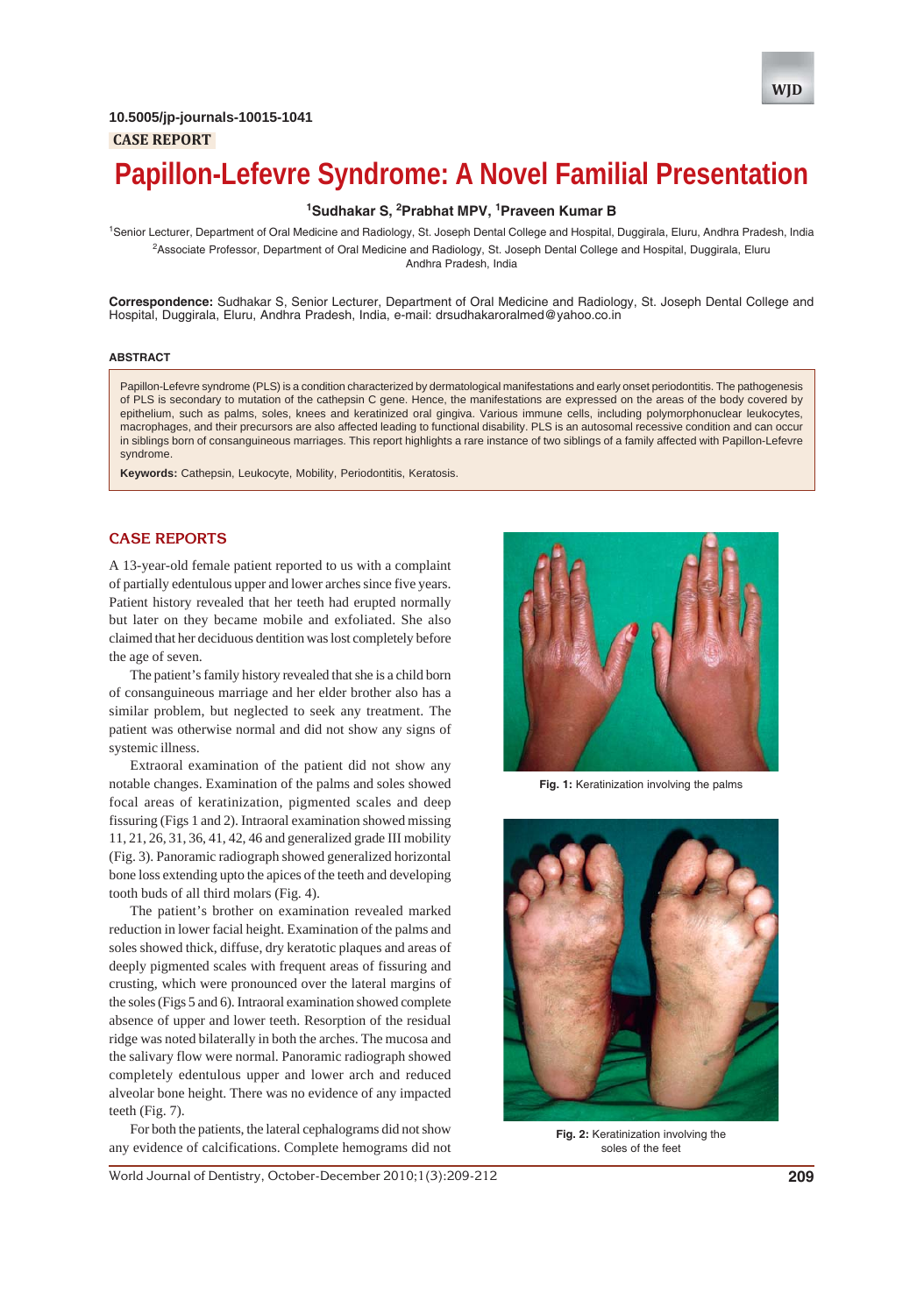*Sudhakar S et al*



**Fig. 3:** Partially edentulous arch



**Fig. 7:** OPG showing completely edentulous arch



**Fig. 4:** OPG showing partially edentulous arch



**Fig. 5:** Keratinization and crustings involving the palm



**Fig. 6:** Scaled skin

show any notable changes, and serum alkaline phosphatase and bilirubin levels were within normal limits.

Based on the history and clinical features, a provisional diagnosis of Papillon-Lefevre syndrome was arrived at. For both patients, thorough oral rehabilitation procedure was carried out and a dermatologist's opinion was sought for skin manifestations. Topical retinoic A application was advised by the dermatologist for palmoplantar keratosis. Follow-up examination after 15 days showed notable reduction in skin scaling and fissuring. The patient is being recalled for regular follow-up every month.

### **DISCUSSION**

Papillon-Lefevre syndrome (PLS), first described by two French physicians Papillon and Lefevre in 1924, is an extremely rare genodermatosis with predominant oral and dermatological manifestatations.<sup>1-3</sup>

The exact etiology of PLS is not known, but it is believed as an autosomal recessive disorder with a gene frequency of 0.001.<sup>4</sup> Genetic analysis has mapped the major gene locus to chromosome 11q14.1- q14.3 with mutation and loss of function of cathepsin C gene in the homozygotes of  $PLS<sup>1</sup>$ . The cathepsin C gene encodes a cysteine-lysosomal protease also known as dipeptidyl-peptidase I, which functions to remove dipeptides from the amino terminus of the protein substrate.<sup>5,6</sup> It is hypothesized that the mutation in cathepsin C gene results in an altered immune response leading to defect in the neutrophil chemotactic and phagocytic function. It is postulated that the cutaneous lesions are secondary to expression of the mutated cathepsin C gene in the affected epithelium.<sup>7</sup> The periodontal manifestations can be attributed to impaired activity of T- and B-cell mitogens, abnormal neutrophil chemotactic and phagocytic function and bacterial infections.8 However, the rapidity of the tooth loss in the order of its eruption in PLS is still not understood.<sup>9</sup>

PLS is usually considered to be associated with oral and dermal manifestations, however, there are reports with partial findings as well. $9,10$  Such discordant expressions might be as a

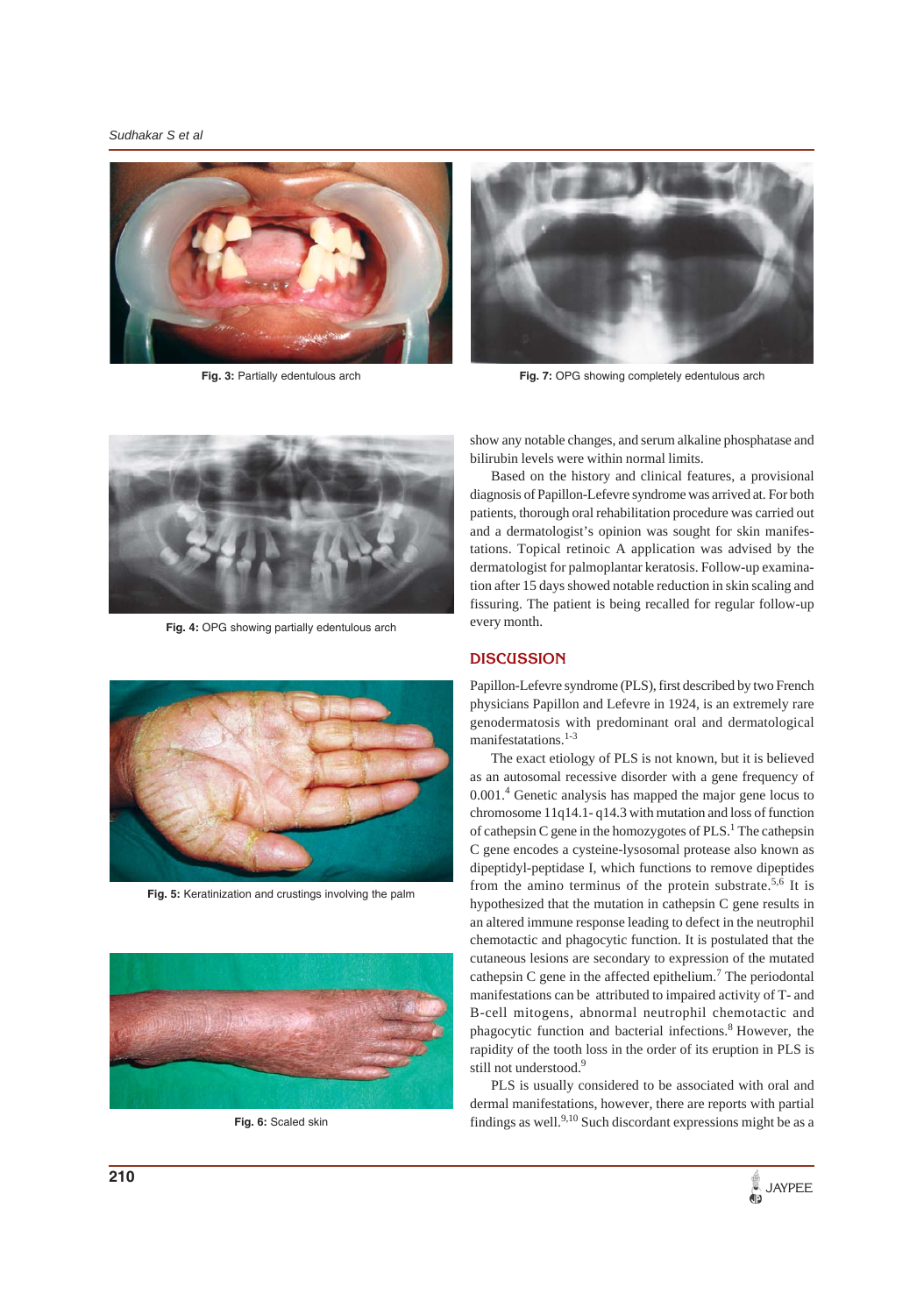result of epistatic interaction between the disease gene and other modifying genes.<sup>9</sup>

PLS has a prevalence of 1 to 4 cases per million persons.<sup>1-3,11</sup> Males and females are equally affected and there is no racial predominance.<sup>12</sup> Consanguinity is noted in approximately onethird of the cases.<sup>12-14</sup> The disorder is characterized by diffuse palmoplantar keratoderma and dramatically advanced periodontitis that is seen in both the deciduous and permanent dentitions.15 The palmoplantar keratoderma typically has its onset as early as in the first year of life. The lesions typically present as white-yellow, brown or red plaques and patches that develop into crusts, cracks or deep fissures.<sup>1,2</sup> Initially, the sharply demarcated erythematous keratotic plaques may occur focally, but later they extend to involve the entire surface of the palms and soles, sometimes extending onto the dorsal surfaces of the hands and feet. Other less common sites of involvement include elbows, knees, legs, thighs, dorsal surface of the fingers, toes and rarely the trunk. Often, there is associated hyperhidrosis of the palms and soles resulting in a foul-smelling odor.<sup>1</sup> Nail changes are apparent in advanced cases and can manifest as transverse grooving and fissuring.16 The findings may worsen in winter and be associated with painful fissures.<sup>17-19</sup>

The second major feature of PLS is severe periodontitis, which starts at age 3 or  $4.17$  The development and eruption of the deciduous teeth proceed normally, but their eruption is associated with gingival inflammation and subsequent mobility and migration of the teeth. The resultant periodontitis is characteristically unresponsive to traditional periodontal treatment modalities and the primary dentition is usually exfoliated prematurely by age  $4<sup>15</sup>$ . After exfoliation, the inflammation subsides and the gingiva appears healthy. However, with the eruption of permanent dentition, the process of gingivitis and periodontitis is usually duplicated and there is subsequent premature exfoliation of the permanent teeth as well. $<sup>1</sup>$ </sup>

In addition to the dermatological and oral findings, patients may have decreased neutrophil, lymphocyte or monocyte function and showed increased susceptibility to bacterial infections leading to recurrent pyogenic conditions, such as pyoderma, furunculosis, pneumonia and hepatic abscesses. In many cases, pyogenic liver abscess is increasingly recognized as a complication of PLS associated with impairment of the immune system.17,20-21 In addition, retardation of somatic development and ectopic calcifications of the falx cerebri and choroid plexus have also been reported. $2,22$ 

The clinical differential diagnosis includes Haim-Munk syndrome, prepubertal periodontitis and keratoderma palmoplantar of Unna-Thost syndrome and Meleda disease. Characteristically, the first two conditions are secondary to mutation of cathepsin C gene as in PLS. Others include acrodynia, hypophosphatasia, histiocytosis X, leukemia, cyclic neutropenia and Takahara disease, as all the above conditions show periodontal destruction and premature loss of teeth.

However, they can be easily differentiated from PLS by the absence of skin manifestations.22

The clinical features of Haim-Munk syndrome (HMS) include palmoplantar keratosis, progressive periodontal disease, recurrent skin infections and several skeletal malformations. In contrast to PLS, the cutaneous findings in HMS have been reported to be more severe and extensive whereas the periodontium is less severely affected. The skeletal malformations include acro-osteolysis, atrophic changes of the nails, arachnodactyly, and a peculiar radiographic deformity of the fingers consisting of tapered, pointed phalangeal ends, clawlike volar curve, and pes planus.<sup>13</sup>

Prepubertal periodontitis is characterized by rapidly progressive early-onset periodontitis, which may be localized or generalized. It may occur as a part of recognized syndrome or as an isolated non-syndromic disorder. The radiographic presentation of alveolar bone loss in prepubertal periodontitis in many cases appears similar to that observed in PLS, but it is differentiated from PLS by the absence of associated palmoplantar keratoderma. In contrast, palmoplantar keratoderma is seen in Unna-Thost syndrome and Meleda disease, which exhibit skin manifestations but not the oral changes.<sup>1</sup>

The histopathological features of PLS are usually nonspecific. The gingival epithelium may show hyperkeratosis, acanthosis, and occasional patches of parakeratosis. Exocytosis of inflammatory cells is seen in the periodontal pocket and the underlying connective tissue shows increased vascularity with a mixed inflammatory cell infiltrate consisting predominantly of polymorphonuclear leukocytes, lymphocytes, histiocytes and plasma cells.1,2

A multidisciplinary approach is important for the care of patients with PLS. Patients with mild dermatological manifestations are often treated with topical lubricants, keratolytic agents, such as salicylic acid or lactic acid, corticosteroids and antibiotics. In many instances, oral retinoids, including acitretin, etretinate, and isotretinoin are the mainstay of the treatment of both the keratoderma and periodontitis associated with PLS.<sup>17,23</sup> Effective treatment for the periodontitis includes extraction of the primary teeth combined with oral antibiotics and oral prophylaxis. Drugs that have been tried include erythromycin, metronidazole and amoxicillin. Treatment may be more beneficial if it is started during the eruption and maintained during the development of the permanent teeth. $<sup>1</sup>$ </sup>

# **REFERENCES**

- 1. Brad WN, Douglas DD, Carl MA, Ferry EB. Chapter 4— Periodontal diseases. In Neville's textbook of oral pathology (3rd ed). Elsevier: St. Loius 2009;176-78.
- 2. Rajendran R. Chapter 8—Diseases of the periodontium. In Shafer's textbook of oral pathology (5th ed). Elsevier: New Delhi 2006:560-61.